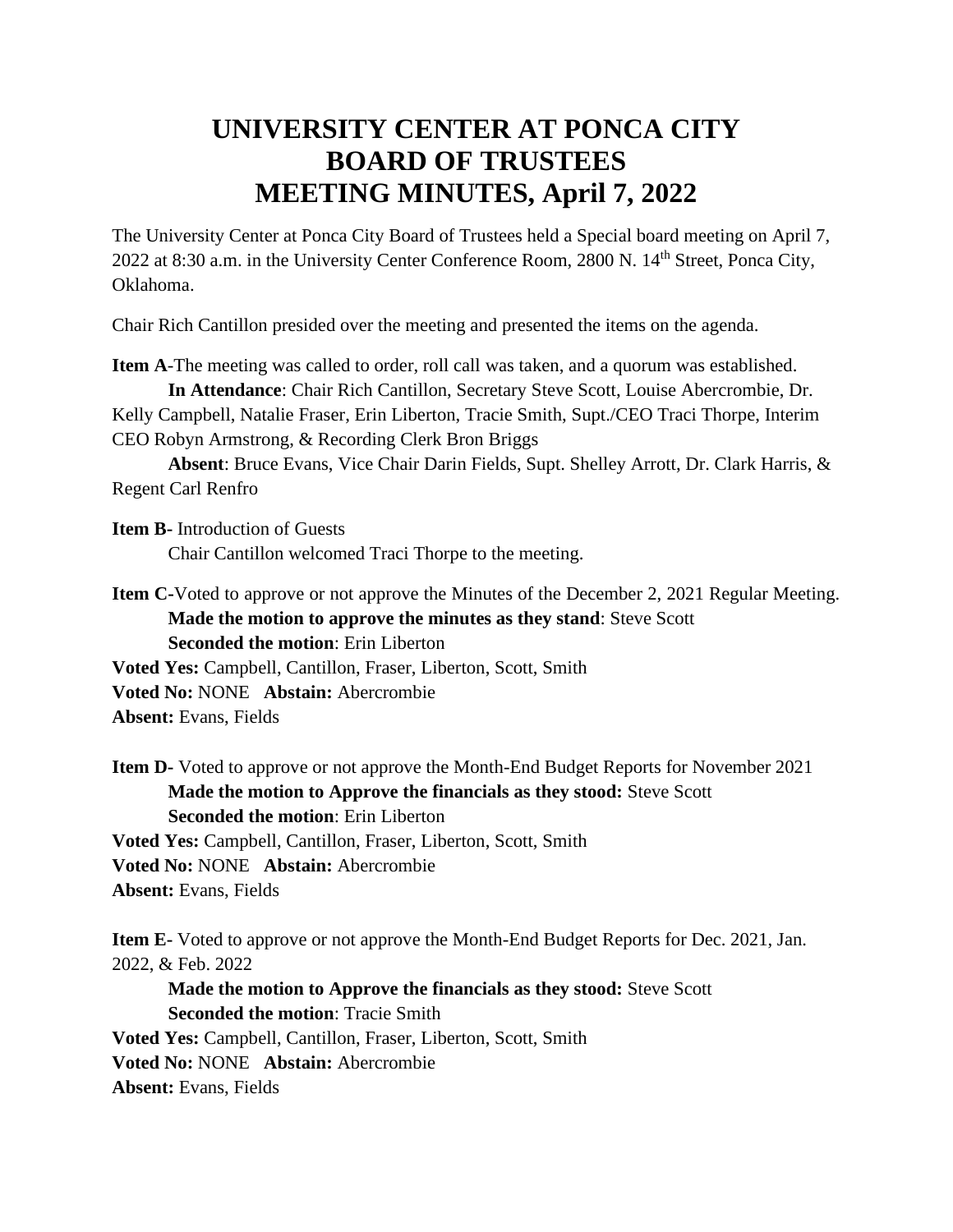**Item F-** Voted to approve or not approve the engagement letters for Finley & Cook to perform the FY22 External Audit for up to \$10,200.

## **Made the motion to Approve the Engagement Letters:** Kelly Campbell **Seconded the motion**: Erin Liberton

**Voted Yes:** Abercrombie, Campbell, Cantillon, Fraser, Liberton, Scott, Smith **Voted No:** NONE **Abstain:** NONE **Absent:** Evans, Fields

**Item G-** Voted to approve or not approve a method to dispose of surplus items in accordance to state of Oklahoma regulations.

**Made the motion to approve the use of a public online surplus auction to dispose of surplus items:** Kelly Campbell **Seconded the motion**: Natalie Fraser **Voted Yes:** Abercrombie, Campbell, Cantillon, Fraser, Liberton, Scott, Smith **Voted No:** NONE **Abstain:** NONE

**Absent:** Evans, Fields

**Item H-** UCF Chair Diane Anderson presented the Foundation Report.

Chair Anderson announced that the North side of the University Center building is officially under contract to sell. The closing should occur at the end of May. There will be no demolition necessary so that will save the UC money in the long run. After long delay, the parking lot has been freshly striped, and the fire lane has been freshly painted. The UCF is still in discussions in regard to the lights in the parking lot.

**Item I-** Interim UC CEO Robyn Armstrong gave the Administrative Report.

- **Enrollment** We have 181 students for Sp FY22, we had 182 Sp FY21…only 1 student less. We had a total of 1117 credit hours for SP FY22, and 1116 for SP FY 21. One over on credit hours. This includes 44 concurrent students. Approx. 250-300 students served between phone calls and appointments. Letters have been mailed out to Jr's & Sr's parents providing information about concurrent classes and availability. Summer and Fall enrollment opened March 22, 2022. We have approx. 35 students enrolled.
- **Spring Scholarships** UCF awarded \$10,000 for the Spring Semester. Community Health Foundation awarded \$500 scholarships to all 5 Sr. Nursing students. I've worked on a scholarship for Senior Girls for Soroptimist we are awarding to 2 Sr's \$500
- **PC Young Employees** I met with Allyson Brumme and Austin from PC Young Employees. They are working on a scholarship for UC student/or students. They are hosting a Fund Raiser on 04/09/22 at OSAGE casino.
- **TAX Training** -VITA, AARP were here for 2 weeks in January. One of the Conoco Phillips Retiree's turned in their Conoco Phillips Volunteer Grants for \$2000 for the UCF.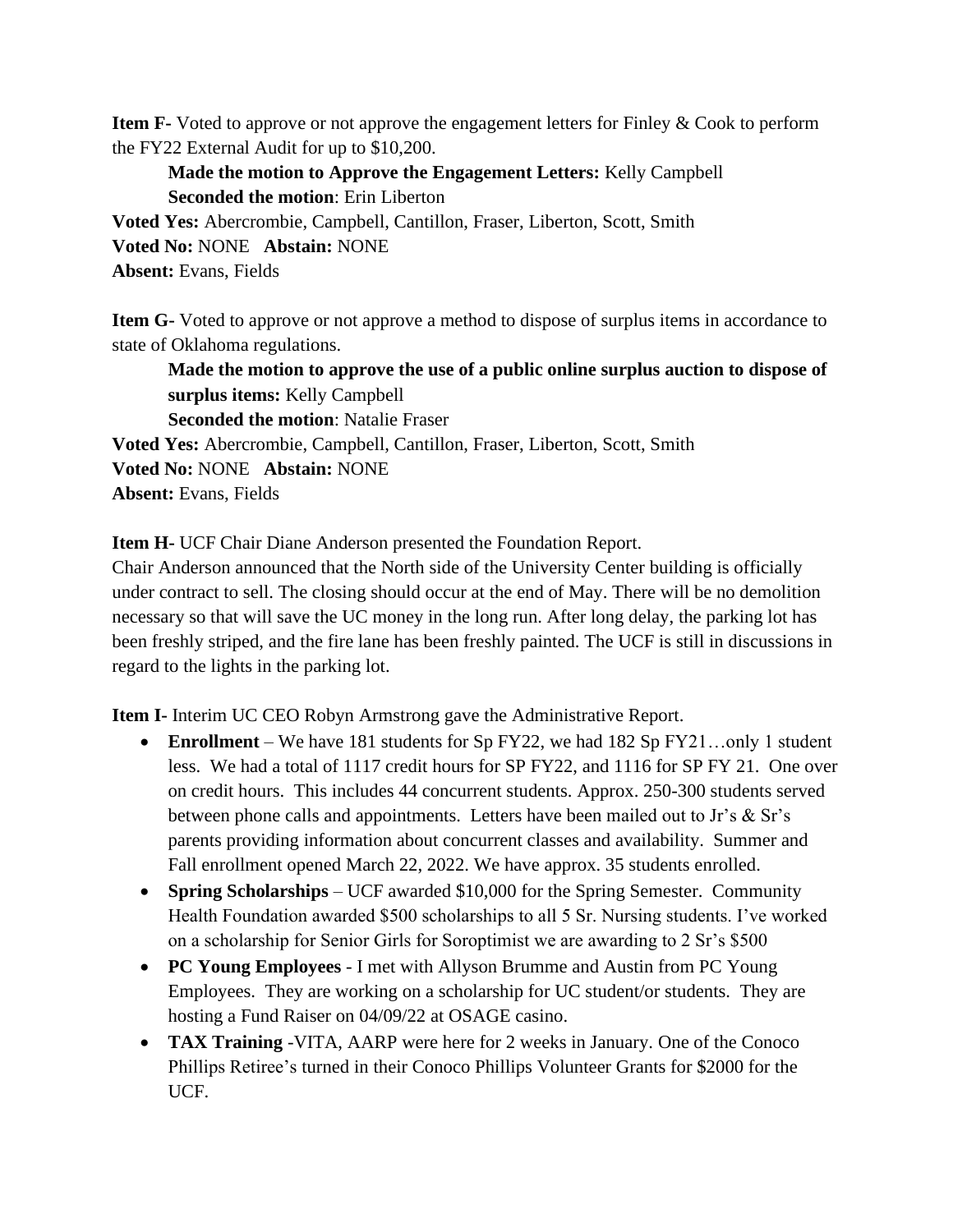- **LEGO** After school schedule started Feb  $9<sup>th</sup>$  thru April  $27<sup>th</sup>$  from 4-5:00 pm. Summer LEGO Camp is scheduled for June  $6<sup>th</sup>$  thru June  $30<sup>th</sup>$ . 4 days per week LEVEL I, Space Challenge, and LEVEL II. New this summer is for  $1<sup>st</sup> - 2<sup>nd</sup>$  grade students. Simple Empowered Machines -LEGO - July 11th - 14th - Entry level
- **KAPLAN Test** for potential nursing students. The UC proctored the exam on January 28<sup>th</sup> they had 3 students that tested.
- **North Side of Building-** I've been working with UCF and the Realtors on the sale of the unoccupied space. Will work with them moving forward to clean up the space so it is ready for closing.

**Item J-** Comments from the public. There were no comments from the public.

**Item K-** Additional comments and discussions made by the UC Chair and Board Members.

• **Pioneer Tech-** Traci Thorpe reported that were still going to be some delays in the completion of the Conference Room due to engineering restraints. The kitchen is renovated and hoping to move the culinary arts students back in as well keep Cafeteria services running all year round. The student organizations are starting to attend State Competitions with one person making the National Competition. Enrollment for Summer Camps started April  $1<sup>st</sup>$ . The camps will take place the first week of June with a weeklong camp available for older students. PTC will be having CDL Trainings and Courses for Class A and Class B CDLs.

**Item L-** Motion to enter Executive Session **Made the motion enter Executive Session:** Steve Scott **Seconded the motion**: Tracie Smith **Voted Yes:** Abercrombie, Campbell, Cantillon, Fraser, Liberton, Scott, Smith **Voted No:** NONE **Abstain:** NONE **Absent:** Evans, Fields

**Item M-** Motion to exit Executive Session **Made the motion exit Executive Session:** Steve Scott **Seconded the motion**: Kelly Campbell **Voted Yes:** Abercrombie, Campbell, Cantillon, Fraser, Liberton, Scott, Smith **Voted No:** NONE **Abstain:** NONE **Absent:** Evans, Fields

**Item N-** Chair Cantillon gave the Statement of Executive Session minutes.